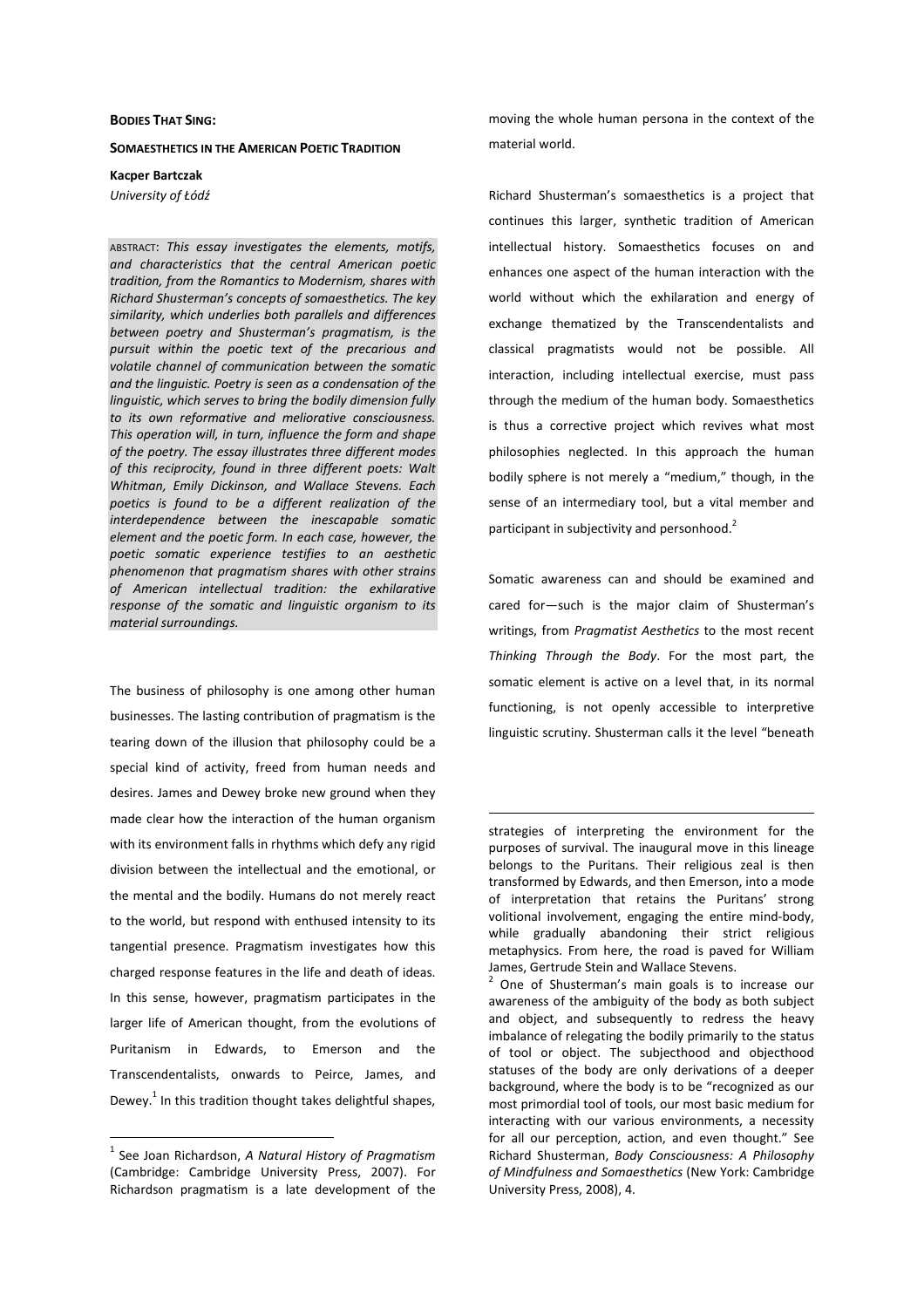interpretation."<sup>3</sup> This level is vital for the work of interpretation, when circumstances call for it. It is this area of internalized habits that nourishes linguistic interpretation and secures the freshness necessary for our sense of the "ordinary." The "ordinary," as the major ingredient of the "real," is never just obvious: it is a present state of our hermeneutic understanding which, however, progresses in a reciprocal rhythm with prereflective modalities of action. Stored and detectable in our somatic dimension, they are not fully tantamount to the understanding created by language, but remain in an oscillating contact with it. This oscillation is focal for somaesthetics but not easy to pinpoint: "Certainly there seem to be forms of bodily awareness or understanding that are not linguistic in nature and that defy adequate linguistic characterization, though they can be somehow referred to through language."<sup>4</sup>

Not to be fully exhaustible by language does not mean neutral freedom from cultural underwriting. The somaesthetic activity will probe into culturally instilled, not fully conscious, but not incorrigible, elements of our personhood, for the sake of their renovation. This is Shusterman's version of the meliorism and hopeoriented philosophy common to James, Dewey, and Rorty. However, besides this melioristic project of attending to, and correcting, the habits of comportment toward reality, somaesthetics is also continuing the larger cultural theme I outlined at the beginning. It is at the somatic level where inquiry, as a way of coming in touch with reality, becomes exhilarative: "There is . . . the beautiful experience of one's own body from within—the endorphin-enhanced glow of high-level cardiovascular functioning, the slow savoring awareness of improved deeper breathing."<sup>5</sup> Contact with the external has its proper beginning in a correctly tuned

5 Ibid.*,* 262.

 $\overline{a}$ 

With its appreciation of the pleasurable aspect of the human condition of embodiment as the basis of all aesthetic experience, somaesthetics touches the theme of the positive excitement detected by the pragmatists as a deeply ingrained aspect of human inquiry. As his predecessors in this kind of enlightened broadening of the spectrum of our connectedness with the world, Shusterman cites (besides the obvious references to Dewey and James) Montaigne and Jean-Marie Guyau.<sup>6</sup> However, there is one other field of aesthetic activity that should be listed as sharing a number of crucial concerns with pragmatism in general, and somaesthetics in particular. This field is poetry. Vitally present in the same tradition that gave rise to pragmatism, and very close to somaesthetics in its caring attention to the indeterminate oscillation between the bodily and the linguistic, American poetry, since the Romantics onwards, has constituted an important aesthetic predecessor and an interesting present day parallel context in which to place Shusterman's project. In this paper I will indicate a number of possible ways in which to pursue, examine, and use the similarities (without the exclusion of differences), between American poetry and the somaesthetic agenda. In doing that, I also hope to throw light on the very precarious spot occupied by somaesthetics between the somatic dimension and its linguistic counterpart. It is this blurry borderland between the linguistic and the somatic that American poetry has also occupied. For the sake of specificity, I will narrow down the discussion to three poets who should be seen as related by their participation in the mainstream tradition, from American Romanticism to the present moment.

My departure point is with Walt Whitman and Emily Dickinson. Both of these poets represent the major move

<sup>&</sup>lt;sup>3</sup> See Richard Shusterman, "Beneath Interpretation," in *Pragmatist Aesthetics: Living Beauty, Rethinking Art*  (Lanham, MD: Rowman and Littlefield, 2000), 115–35. 4 Shusterman, *Pragmatist Aesthetics,* 127.

contact with one's own body, which will also blur any easy external/internal divide.

 $\overline{a}$  $<sup>6</sup>$  Ibid.</sup>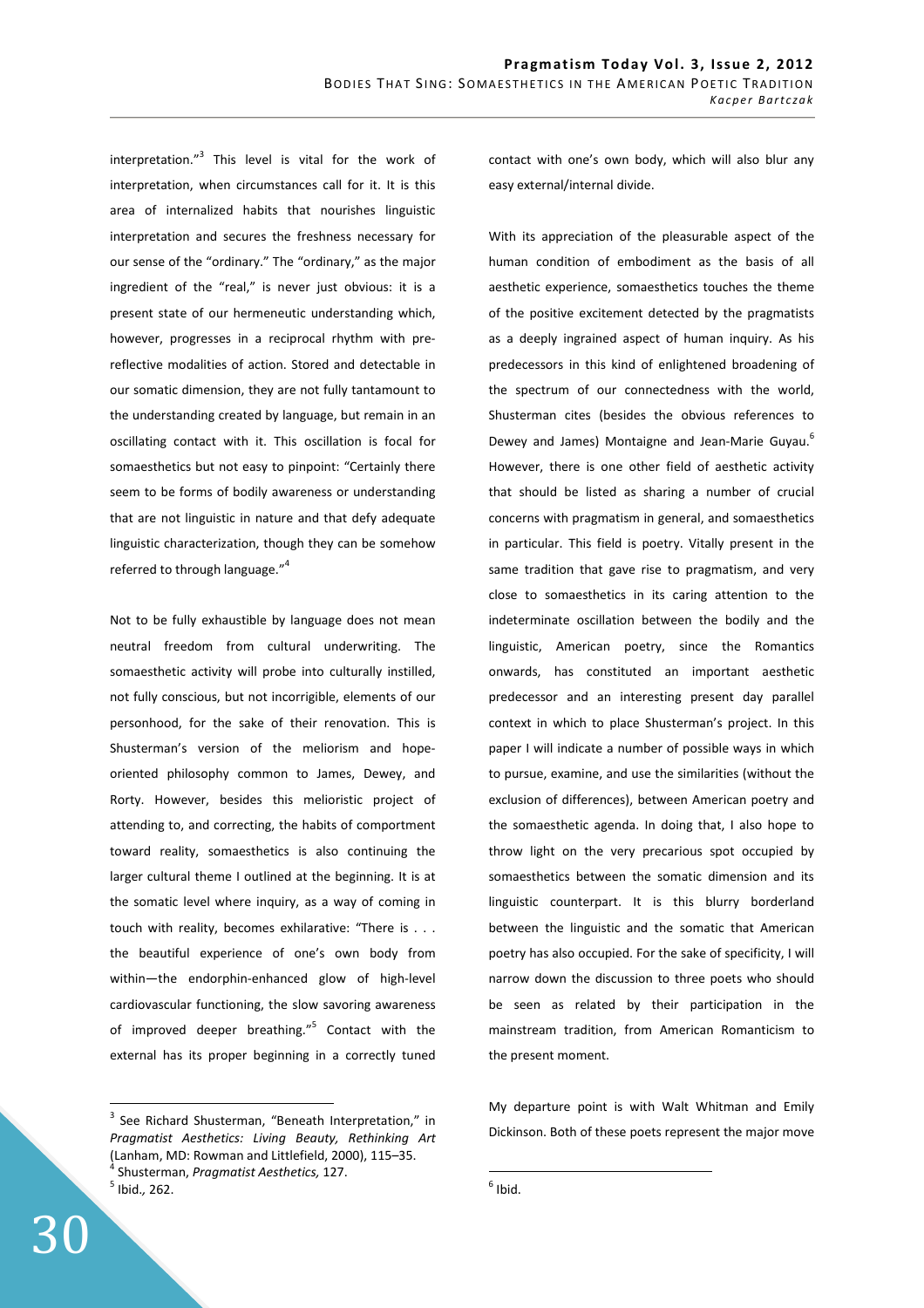that American Transcendentalism made in relation to the forms of religiousness it inherited: it abandoned the metaphysics of the otherworldly story told by religion, while retaining the element of strong emotional attachment to the process of reading the material surroundings. The languages of adjustment, as languages of inquiry, excite the whole human persona.<sup>7</sup> There are intense exchanges between the corporeal and the linguistic, and Whitman and Dickinson were acutely aware of them. Poetry focuses and enhances the complex reciprocity of the word and the soma.

Whitman had an instinctual understanding that democracy, which he saw clearly before Dewey as a form of life, not just a numerical form of government, will require a new relation to the condition of embodiment. This awareness is an important part of all his writings.<sup>8</sup> The vision of a new political form of life is inseparable from the vision of the participation of the bodily in both the level of personal development and communal consciousness. On the personal level, Whitman's selfreliant pursuit of a novel form of the poem—a life-long free verse chant—starts with the lyrical subject appraising the empirical bodily form, the form that puts the subject in touch with the world. Whitman frequently sounds like Shusterman's predecessor:

The atmosphere is not a perfume. . . . . . . . . . . . . . . . . . . . . . . . . . . I am mad for it to be in contact with me.

The smoke of my own breath, Echoes, ripples, buzz'd whispers, . . .

 $\overline{a}$ 

My respiration and inspiration, the beating of my heart, the passing of blood and air through my lungs.

It is difficult to absorb Shustermanian praise of the inner somatic flows cited earlier without hearing the echo of Whitman, whose poetic project is fully coincident with the program of somaesthetics. A new poetic form, a democratic political program, an aesthetic proposal, and a somatic awareness—all of these are aspects of the same action in this poetry. Whitman understood that the "poetry" of his time simply did not know the bodily dimension, and he took it on himself to address this absence through an aesthetic gesture that was radical and prophetic. In what might well be the style of a pop artist of today who uses ready-mades or found materials, Whitman decides to include the body into the poem through wholesale lists—his famous "catalogues." In them, the body is acknowledged in its versatility and complexity. One such fragment is found in "I Sing the Body Electric," perhaps Whitman's most well-known hymn to the bodily. In section eight of the poem, Whitman reasserts the unity of aesthetics and biology, appraising the glowing energy of both male and female biospheres. This is soon to be followed, in the next section, by an extended catalog of body parts. $^{10}$  The catalog is intentionally radically long and exhaustive, a statement and demonstration of an artist who is fully confident in the power of a strategy that is not to be seen in any of his contemporaries. Detailed enumeration of minute body parts, carried through an ample stretch of long-lined free verse, is a cultural and aesthetic manifesto.

But it is more than that too. Through this radical opening of the poem onto the bodily reality, Whitman also touches on one of the themes that are important to somaesthetic awareness: the relation of the bodily and

 $<sup>7</sup>$  See note 1.</sup> 8

Whitman's focus on the bodily informs his prose, as well as his poetry. In *Democratic Vistas,* he envisions a religion of democracy that will require new conception of beauty, bodily form, and health. Literature is to be the tool of bringing all these elements together: "A strong mastership of the general … by the superior self, is to be aided … by the literatus, in his works, shaping, for individual or aggregate democracy, a great passionate body." Walt Whitman, *Democratic Vistas,* in *Complete Poetry and Collected Prose,* ed. Justin Kaplan (New York: Library of America, 1982), 989.

<sup>9</sup> Walt Whitman, "Song of Myself," in *Complete Poetry and Collected Prose,* 189.

<sup>10</sup> Walt Whitman, "I Sing the Body Electric," in *Complete Poetry and Collected Prose*, 257–58.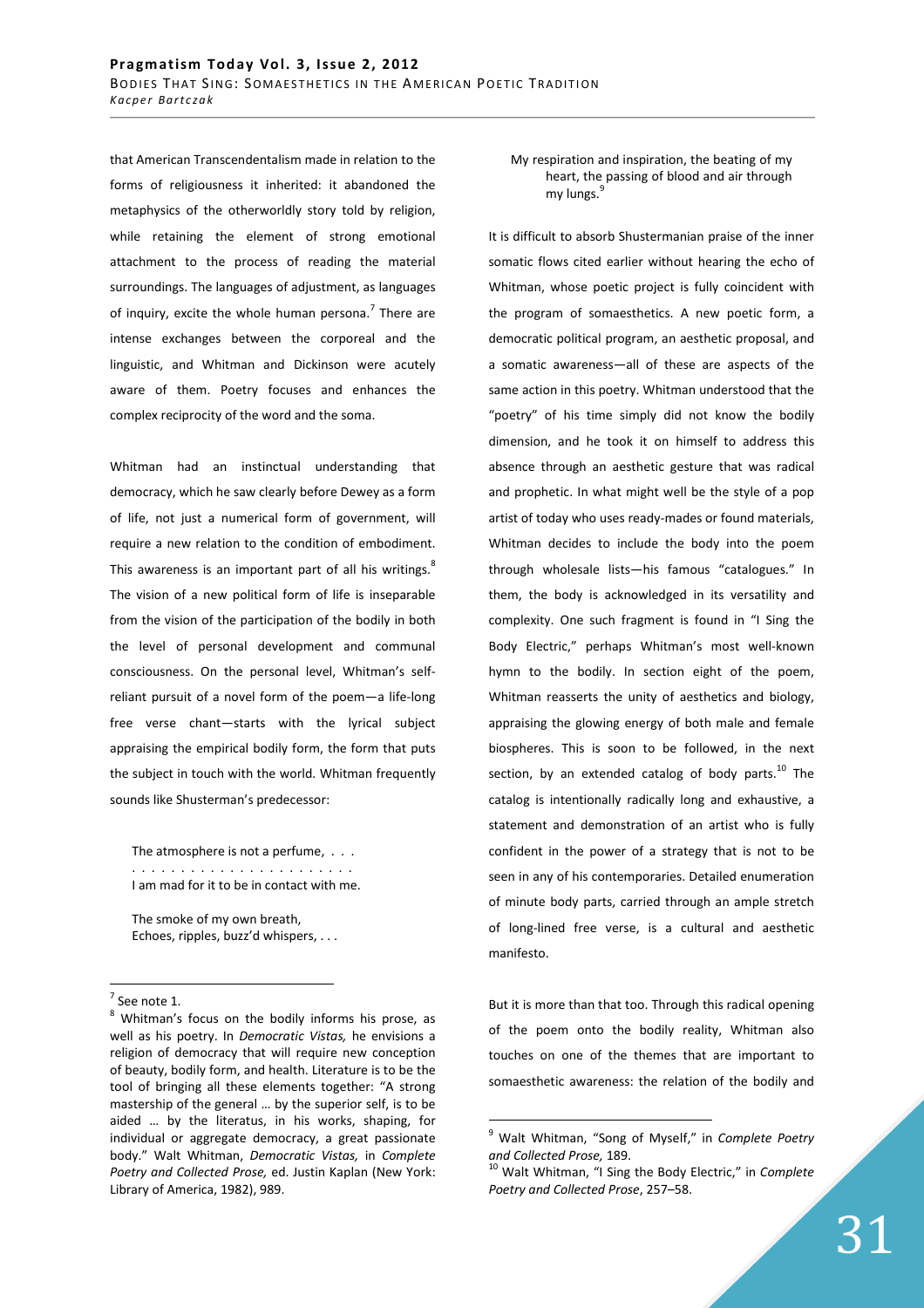the linguistic. His bare gesture of including a long anatomical list almost without comment is an expression of his faith that the two dimensions have a lot to offer one another. Here, the absorption of the anatomical names by a formal gesture into the "body" of the poem is significant in itself: a real biological body, although first seen through lexical fragmentation, is brought into a unifying focus by the form of the poem. The poetic form performs an operation on the body: it acknowledges it in its complexity and lifts it into a whole by making it a material of a poem as an implied unity. The result is a heightened awareness of a synthetic, integrative and holistic aesthetic impact of the human bodily form, an impact that exceeds all fragmentary definition. The body itself is a poem—a complex aesthetic reality transcending the mere sum of its parts:

It is in his walk, the carriage of his neck, the flex of his waist and knees, . . .

 . . . . . . . . . . . . . . . . . . . . . . . . . . . To see him pass conveys as much as the best poem, perhaps more.<sup>11</sup>

In an amazing fit of visionary imagination, Whitman surmises a much larger, so far untapped somaticaesthetic—clearly proto-somaesthetic—potential of human corporeality. But to see the body in this way in the text of the poem will necessarily change the poem itself. It is the energy and self-assuredness of the acknowledged and liberated corporeal form that stands behind the proliferation of Whitman's free verse. It feeds the form, liberates it from convention, lends it its own aesthetic conviction. Together with the body, Whitman's verse is truly free in its expansive breathing. Additionally, this quality of the verse frees the lexical side from the need of standard poeticizing. Just as normal elements of the body do, so the lexicography of the everyday is now receiving sanction as poetic material.

In Whitman, the word enters the body, not in order to invade it, but to devise a language in which this dimension can be comprehended. Through this kind of reciprocity, Whitman built his own poetic persona, thus exerting a palpable influence on his empirical—not just textual—life. His verses project an embodied persona that sets an instructive reference point for obtaining future somatic shapes, both personal and national. Numerous studies show that Whitman's somatic verse is a mixture of an enhanced report of his own real physique and a project for its improvement. Although Whitman exalted in the advantages of good health, his own health collapsed, especially after the strenuous experience of serving as a nurse in Washington, D.C., military hospitals during the Civil War. Harold Aspiz has gathered biographical evidence suggesting that Whitman's real physical condition, although not radically different from the projected persona of an outdoors-loving champion of impeccable health, makes this persona a poetic project more than a given reality.<sup>12</sup> On the other hand, though, there is also convincing evidence suggesting that it was precisely the poetic projection that really did have a transformative and sustaining effect on Whitman's bodily presence among the wounded soldiers, allowing both himself and the soldiers to find encouragement through a somatic boost in strenuous existential passages. The soldiers did derive physically sustaining comfort from Whitman's appearances, while Whitman's own empirical persona continued to be able to recover from health failures even in older age. $^{13}$  In other words, rather than being merely an exaggeration or idealization

 $\overline{a}$ 

32

But the expression of a well-made man appears not only on his face,

It is in his limbs and joints also, it is curiously in the joints of his lips and wrists,

<sup>&</sup>lt;sup>12</sup> Aspiz states: "The mythic Whitman persona sometimes appears to be a plausible extension of Whitman's fleshand-blood self, sometimes a barely recognizable shadow of physical reality, and sometimes the product of pure invention." Harold Aspiz, *Walt Whitman and the Body Beautiful* (Chicago: University of Illinois Press, 1980), 3.

Convincing testimony suggests that, in his selfsacrificial devotion to wounded soldiers in Civil War hospitals, Whitman did manage to get across a healing bodily presence, a "'new and mysterious' bodily quality which was indescribable." Also, it seems that Whitman did emanate a healing and benevolent physical presence even in old age and times of illness. Aspiz, *Walt Whitman,* 9–13.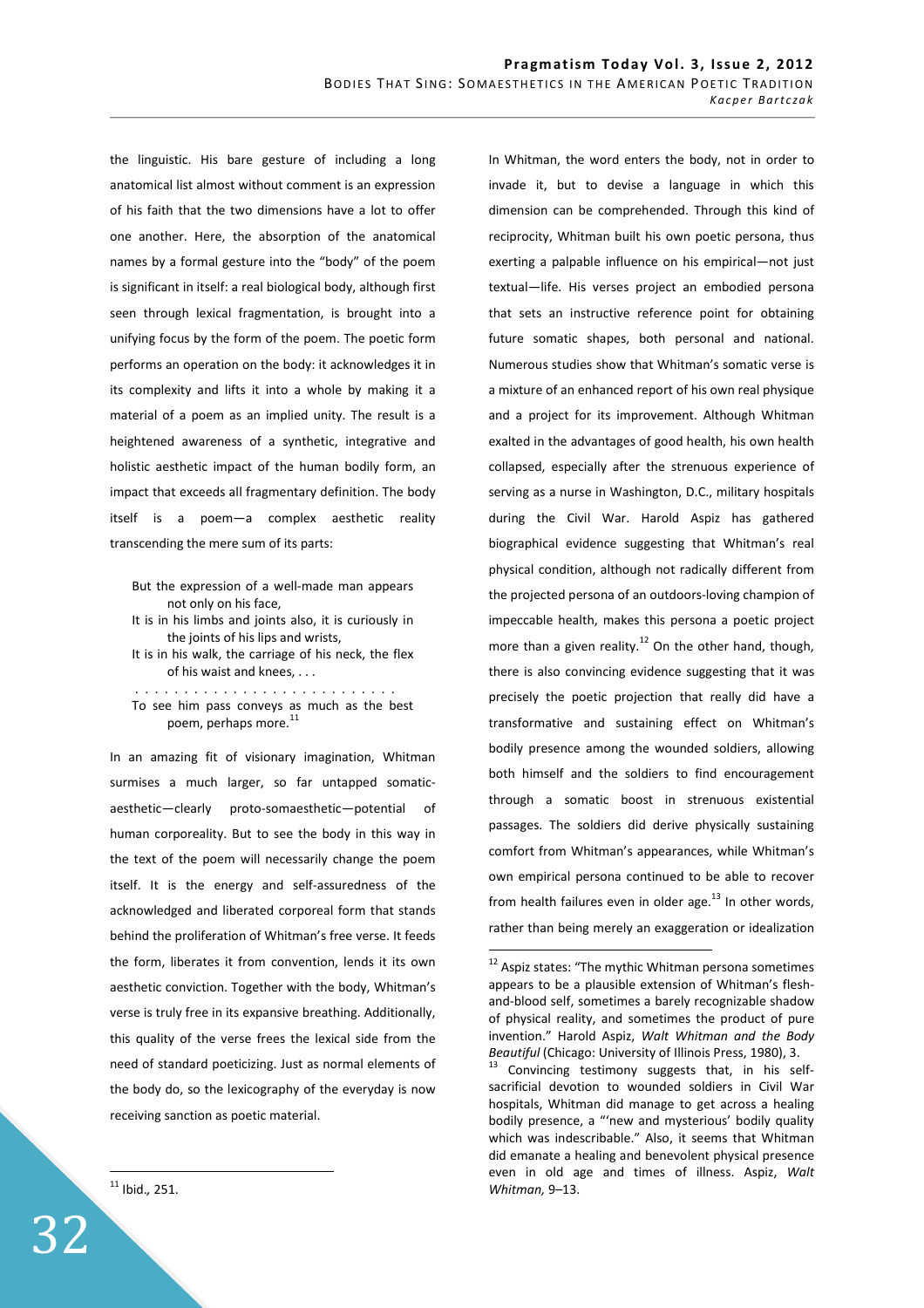of an otherwise fallible physique, Whitman's poetry is a charged program of somatic awareness resulting in increased powers of self-renewal and self-sustenance. His poetry is thus representative of various related levels and forms of somaesthetic practice. It builds a language of somatic mindfulness, which helps to bring the existing bodily form into view and consciousness, both personal and cultural. This gesture leads to projecting futureoriented somatic forms which begin to have widespread cultural reverberations. $14$  In a sense, Whitman's poetic practice anticipates a fascinating exchange between the pre-reflective soma and its linguistic resonance that is to become one of the crucial themes in Shusterman's somaesthetics.

A similar reciprocity between poetic-linguistic and somatic forms of understanding is active in the poetry of Emily Dickinson. Whitman's poetry, as we have seen, relates language to the somatic dimension in two important ways: it reaches down to the somatic and synthesizes it into a holistic aesthetic force, thereby allowing it to shape the poetic verse. In so doing it also projects corrective future somatic patterns. Dickinson's poetry displays the former mode by bringing the somatic and the poetic into fruitful mutual tension. In her case, however, the somatic is revealed as a site of strain, suggestive of a larger conflict in the culture. While Whitman projects pleasurable somatic experience for the sake of cultural emancipation, Dickinson, a single woman amidst a still strict Protestant culture, builds a poetic utterance whose uniqueness is in its subversive

 $\overline{a}$ 

usage of existing linguistic materials, resistant to dominant cultural patterns.<sup>15</sup>

The opposed themes include both the Puritan dogma and the Romantic ideology. Where the standard religious message of the day spoke of the promise of immortality, Dickinson subjects the idea of eternal existence to a stringent scrutiny. One of Dickinson's primary suspicions concerns the religious dogma of the bodily form of resurrection. In Dickinson's poems, the disembodied, otherworldly existence, either before or after the Day of Judgment, appears as a fantastic, highly unreal and, in short, largely concocted story. In one poem, the souls who are "the members of the resurrection" are seen as immobile, infantile patients of dubious timelessness. Either bodiless, or with their bodies changed into indolent pods, lying under "Rafter of Satin—and Roof of Stone," they are oblivious to the passage of human time ("Untouched by Morning— / And untouched by Noon"), and they float with cosmic revolutions, sound asleep and "meek."<sup>16</sup> The reduced somatic dimension results in a kind of half-real coma, undermining the religious mythology of her own culture.

Much as the body is a well-acknowledged reality in Dickinson, it is also a site and detection instrument of conflict. Unlike other Romantics, the poet of Amherst was not so eager to accept the belief in continuous organic unities of the self and nature. While the Romantic aesthetics is one of organic unity with larger wholes, Dickinson reads an "internal difference," which frequently sets her apart from both nature and herself. One of the best examples of the internal division is the

<sup>14</sup> One great example of these long-range somaticcultural effects of Whitman's verse is his influence on the dancer Isadora Duncan. Duncan was an avid reader of Whitman, and claimed that his poetry was an inspiration behind her revolutionary approach to dance forms. See Ruth L. Bohan, "'I Sing the Body Electric': Isadora Duncan, Whitman, and the Dance," in *The Cambridge Companion to Walt Whitman,* ed. Ezra Greenspan (New York: Cambridge University Press, 1995), 166–193.

<sup>15</sup> Cynthia Griffin Wolff, "Emily Dickinson," in *The Columbia History of American Poetry,* ed. Jay Parini (New York: Columbia University Press, 1993), 121–147. Wolff's main argument concerns the strategies through which Dickinson is able both to utilize, but also oppose, the poetic discourses transmitted to her from the Bible, the Elizabethans, Milton, and Poe.

<sup>16</sup> Emily Dickinson, *Final Harvest: Emily Dickinson's Poems,* ed. Tomas H. Johnson (Boston: Little, Brown, 1961), 26.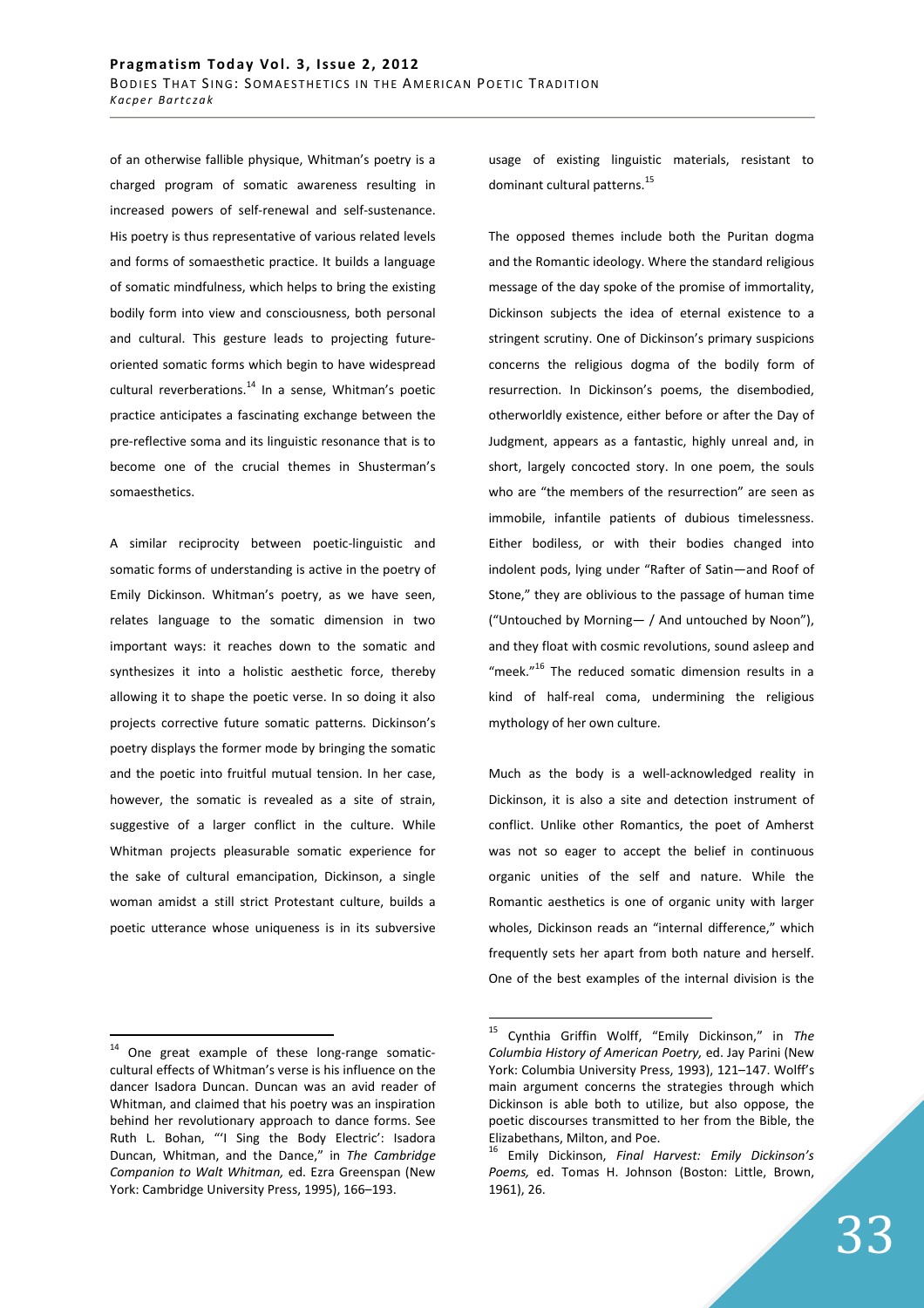winter landscape lyric beginning with "There's a certain Slant of Light." The beautifully caught moment of the glorious fullness of a winter afternoon turning quickly into its ghostly negative, a cold and vacuous evening falling over a grey, snow-covered expanse of land, does not, as it would have in Whitman, inspire the thought of belonging with the process of the natural change from day to night. In Dickinson, the change is from fullness to a surprising, breathtaking, but also painful absence: "When it goes, 'tis like the Distance / On the look of Death."<sup>17</sup> It exceeds the Romantic hope of spiritual reunion with nature and introduces a sense of alienation characteristic rather of later twentieth-century than of nineteenth-century poetic consciousness. The whole landscape "oppresses" with its "Heft." It creates a split in the self, the absence being read also in the very midst of the poetic mind, creating an "internal difference / Where the meanings are."<sup>18</sup>

While the absence—the sense that nature may be the realm of death as easily as it is acclaimed to be the realm of the spirit—is a surprising realization, the poetic evocation of the surprise coalesces into a physiological reaction. The confrontation with the waning landscape is first merely heavy (the "heft" of the "cathedral tunes" announcing the changing hour of the day), but then it becomes painful. The changing light gives the speaker a "heavenly hurt." And even though she says that no "scar" can be found, the whole poem creates an impression that the emerging "internal difference" is accompanied with a strong sensual discomfort.

In Dickinson the transgressive explorations of ends of consciousness are accompanied by specific references to bodily states. The poet frequently registers a sense of numbness and somatic rigidity, as is the case with the poem beginning with "I felt a funeral in my brain." Situated in a peculiar region between life and death, the speaker dreads the ceremonial and ritualistically

 $17$  Ibid., 37. <sup>18</sup> Ibid., 36.

 $\overline{a}$ 

mechanical presence of mourners, which she receives only auditorily, but which nevertheless exerts a strain on her general spiritual condition. While the pervasive sound of bells "numbs" the speaker's mind, the numbness resonates throughout the persona triggering a sensation nearing pain. When the coffin is raised, the movement and sound hurt the consciousness of the speaker, and this sensation is conveyed through a masterfully unpleasant consonance: "And then I heard them lift a Box / And *creak across* my Soul."<sup>19</sup>

While in this poem the body may seem a secondary and even unexpected product of the formal fleshing out of the theme—the possibility of the life of consciousness after death—there are many poems in which it is the physical presence of the body that is confronted openly. Unlike in Whitman, however, this is frequently a body in pain. Dickinson is interested in pain as a condition that is fully human, one that has to be confronted as a sensation tantamount with being alive. "I like a look of Agony," the speaker confesses in one poem, because, as she claims further, it cannot be pretended.<sup>20</sup> Dickinson seeks intense encounters on the borderline of life and death.

When, in another lyric, the speaker asserts that "pain has an element of blank," she brilliantly combines the somatic condition with its psychological and cognitive reverberation. Pain erases personhood and seems to be a transport to numbing generality: "It cannot recollect / When it begun—or if there were / A time when it was not."<sup>21</sup> We encounter here the nucleus of all strain and conflict in Dickinson. The fact that the thought of erasure belongs to a specific poem returns a certain individuality to the experience. The specific crafted shape of the poem confers a contour on the sensation of proliferating absence. The strained muteness of the form matches the bodily state, but, since it is the form of an individual

<sup>&</sup>lt;sup>19</sup> Ibid., 42. Emphasis mine.

 $20$  Ibid., 29.

 $21$  Ibid., 166.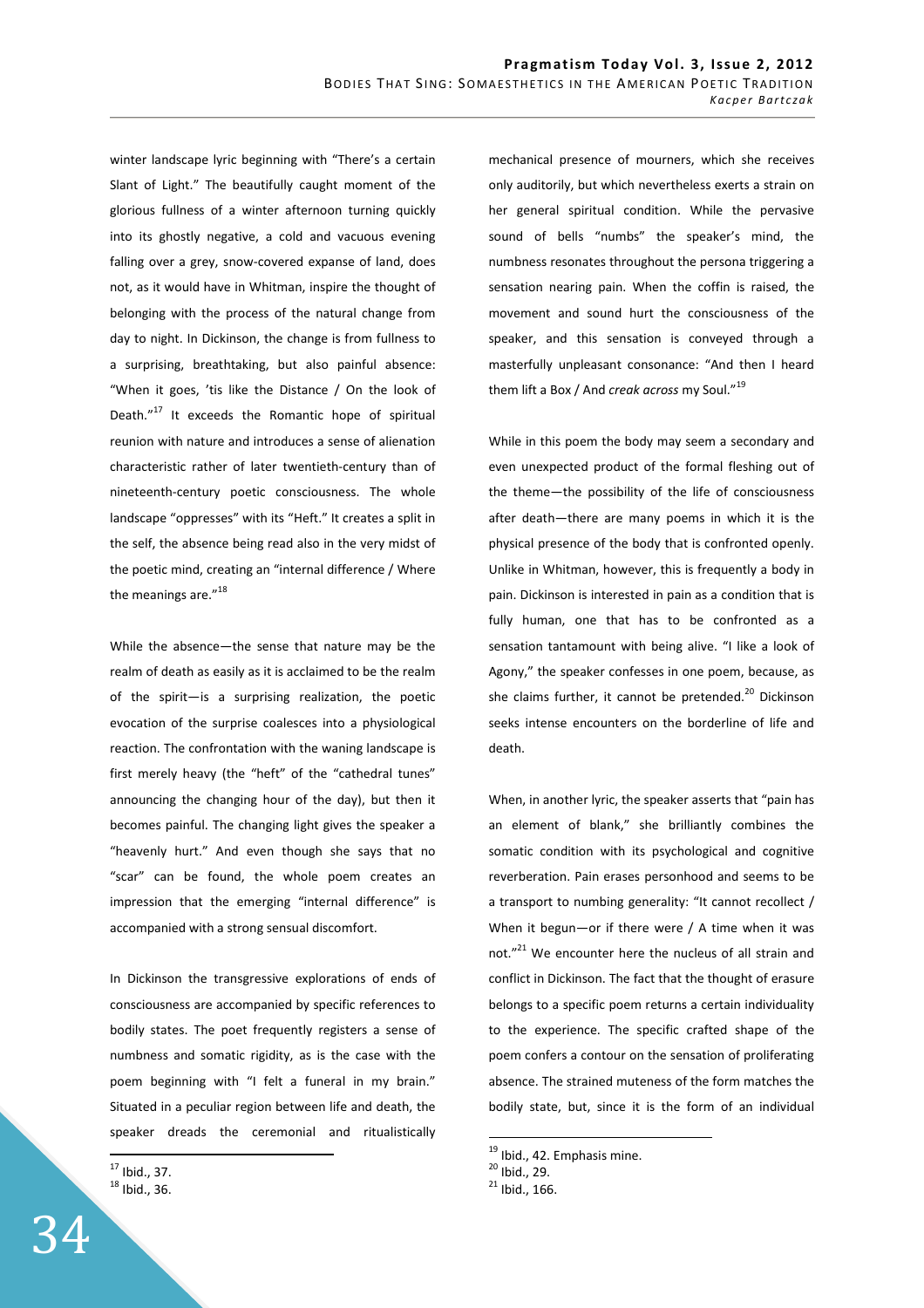poem, it also maintains a sense of the self, even as this self is in a state of crisis. It is this formal-poetic individuation of a state of crisis, of a sliding down to the vacuous generality of pain, that both acts against the consciousness-nullifying reality of pain and is painful in itself. The same process takes place in the poem beginning with "After great pain a formal feeling comes." In this lyric, also a reminiscence of pain, the greatest threat is not pain itself, but the numb "hour of Lead," the frozen "formal feeling" that comes afterwards. The paradox, then, is that the poem brings back the sensation of pain as some sort of a cure that prevents a terminal freezing. This contradiction is reflected in the form of the poem. On the one hand it is muted, slowed down, with a formal quality to inverted syntax: "The Feet, mechanical, go round— / Of Ground, or Air, or Ought  $-$  / A Wooden way / Regardless grown."<sup>22</sup> But this deliberately numbing quality is counteracted by the harrowing intelligence of metaphors. The nervous system itself, after the survival of pain, is compared to "tombs." In the complex final figure pain is compared to snow covering a freezing person: the chilling touch of snow is now a distant memory, with the death by freezing getting near. In fact the sting of the snow's coldness would now be something desired, suggestive of a chance for survival. In a sense, the poem itself through the nerve-racking logic of its figures—brings such a difficult revival. It saves by being cold, by a painful bringing of a lethargic body back to sentience.

A pile of contradictions, Dickinson's form matches the linguistic action of the poem with a sense of metaphysical and cultural crisis and a sense of specific individuality which becomes the site of this conflict. This form is famously strained and blocked—heavy with its internal conflicts. The poet breaks rhythms, introduces awkward sounds and plays with tongue twisting lexicon, uses elliptical syntax, and intervenes with pauses. As a critic notes, Dickinson's imagery is "recalcitrant" and "obdurate," and her figurative layers do not coalesce into coherent and harmoniously complementary wholes. There is a "figural mismatch," and a "resistance to correspondences" between "different levels of experience" which might, but do not, work as metaphors for each other. $^{23}$  While this is clearly a poetics of cultural resistance, this form would not be possible without an engagement and evocation of the bodily. In a nutshell, to oppose the present day decorum and aesthetic assumption, and to transgress so deeply in the metaphysical dimension, is synonymous, in Dickinson, with producing/reflecting a very tangible somatic sensation, a poetic version of "pain" provoked for the sake of aliveness. Language in Dickinson, as in Whitman, is fully alive, engaged with the vital interest of the organism, even if and when the whole exploration seems to begin and proceed from abstract and intellectual motivations. Dickinson realizes and perpetuates an aesthetic that is the Puritan heritage: the language touches and convinces by being closely interrelated with specific somatic states. It listens to and resonates with the body. The word is painful and, thus, truly alive:

> She dealt her pretty words like Blades— How glittering they shone— And every One unbared a Nerve Or wantoned with a Bone—<sup>24</sup>

The poetry of Whitman and Dickinson is a poetry of radical openness to the novelty of a physical world that is only now acknowledged in its independence from European schemes of perception. In both cases the openness results in a "song"—an aesthetic condensation of language which enlivens nature. In Dickinson the song opens the body, predominantly the female body, and makes it vulnerable. These American poets stumble upon the exhilarative aspect of being that was to become a departure point for pragmatists. "I find ecstasy in living,"

 $\overline{a}$ 

<sup>&</sup>lt;sup>23</sup> Shira Wolosky, "Emily Dickinson: Being in the Body," in *The Cambridge Companion to Emily Dickinson,* ed. Wendy Martin (New York: Cambridge University Press, 2002), 130.

<sup>24</sup> Dickinson, *Final Harvest,* 116.

 $^{22}$  Ibid., 73.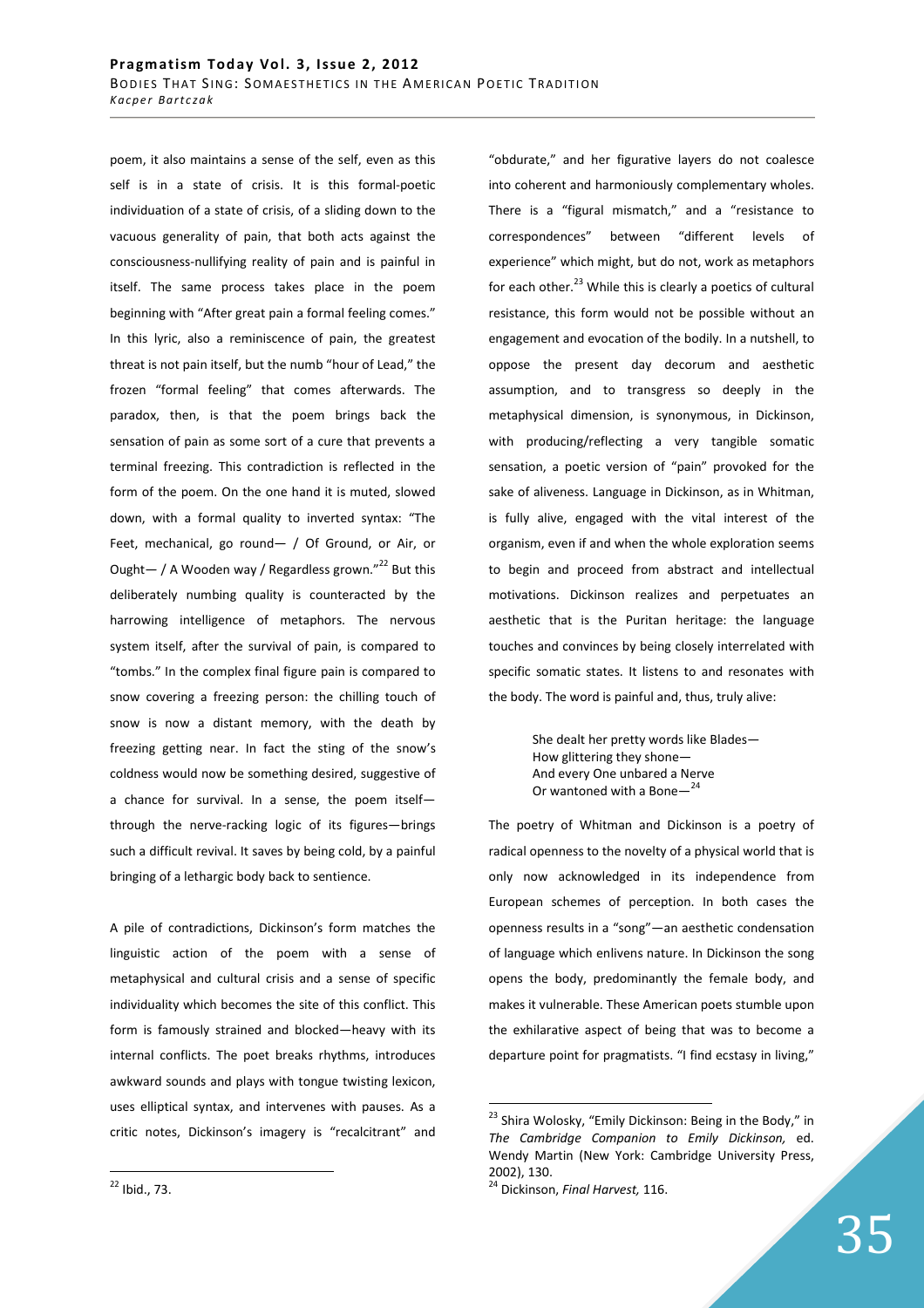Dickinson is noted as confiding to Thomas Higginson, "the mere sense of living is joy enough." $25$ 

A contemporary poet and Dickinson's poetic heir, Peter Gizzi, observes how Dickinson's poetry is a mode of a radical, and thus risky, openness and responsiveness to the exigency of human thrownness into the physical world, "a world in which everything teaches—everything emits some note—every body is a singer."<sup>26</sup> Such a complex is also a form of intensification of experience, in which several aspects meet—the physical/material, the linguistic, the psychological, and the somatic. Such focusing of experience becomes a site of the *real*. But the condensation of language into reality—Gizzi wrote of her that "she empties the dictionary into her Real" exacts a price felt in the somatic dimension.<sup>27</sup>

Whatever the price, however, Whitman and Dickinson show how poetry brings language to a level that exceeds mere discursivity. In them, discursivity becomes closely interwoven with other layers through various aspects of the poetic form. They are precursors of somaesthetic practice in the sense that they seek exchanges between the linguistic and the somatic level "beneath interpretation." In both cases, the body is made visible, either affecting the empirical reality correctively (Whitman), or as an often vulnerable product of the linguistic condensation of concepts and ideas (Dickinson). But poetry may also keep the body as a kind of remote implication. In such cases, it remains a deep background of the ideas taking shape in the poems. Such is the case of Wallace Stevens, the last poet I would like to engage here.

Stevens is interesting for us because his poetry, famously abstract, seems to avoid references to the somatic. As I am going to argue, however, a latent level of somatic awareness is indispensable for this poetics. It is an inescapable background of the capacity for subtle mental pleasures and imaginative power—the espoused goals of Stevens's poems. Stevens is a poet of the mind watching its own operations in a meditatively repetitive, often philosophically abstract language. Such abstraction frequently results in asceticism. Helen Vendler notes how Stevens's primary instinct is toward reduction of perception towards a reality of basic percepts. One such example of a radical reduction of both perception and emotion is "The Snow Man," in which a winter landscape is dismantled until all sensations are rejected, and the speaker is left with a peculiar mental region, empty but curiously active, called "the nothing that is." Vendler notes that this is an exercise in a deliberate numbing of the senses and an active forgetting of nature. While one motivation of this process may be epistemological—to get down to some sort of Cartesian bare basis of belief— Vendler also detects a hidden personal and emotional element behind Stevens's reductions. For the critic, Stevens's early aesthetic flurries already hide a "harsh" ascetic drive, "a brutality of thought or diction" stemming from the fact that Stevens is a deeply secretive "poet of human misery," who mourns, but also hides, his anguish over the exigencies of emotional realities: "[he] sees dream, hope, love, and trust . . . crippled, contradicted, dissolved, . . . embittered."<sup>28</sup> Abstraction of diction and imagery, colder tones, become a defensive gesture, and when Stevens reduces nature he performs an act of active forgetfulness, trying to liberate himself from the natural necessities of death and dissolution. His poetic genius battles nature, wants to prove itself capable of dissolving the standard human associations, by which gesture he would also be suggesting a power of reconstruction. But the opposite operations of

 $\overline{a}$ 

<sup>25</sup> Emily Dickinson, *Letters of Emily Dickinson,* ed. Thomas H. Johnson and Theodora Ward (Cambridge, MA.: Belknap Press, 1997), 474.

<sup>26</sup> Peter Gizzi, "Correspondences of the Book," in *A Poetics of Criticism,* ed. Juliana Spahr et al. (Buffalo: Leave Books, 1994), 179.

<sup>&</sup>lt;sup>27</sup> Ibid., 184. It might be noted at this point that Gizzi's own poetry is an example of how the somatic awareness of Dickinson's poetry continues to exert a strong influence on contemporary American poets.

<sup>28</sup> Helen Vendler, *Wallace Stevens: Words Chosen Out of Desire* (Cambridge, Massachusetts: Harvard University Press, 1986), 10–11.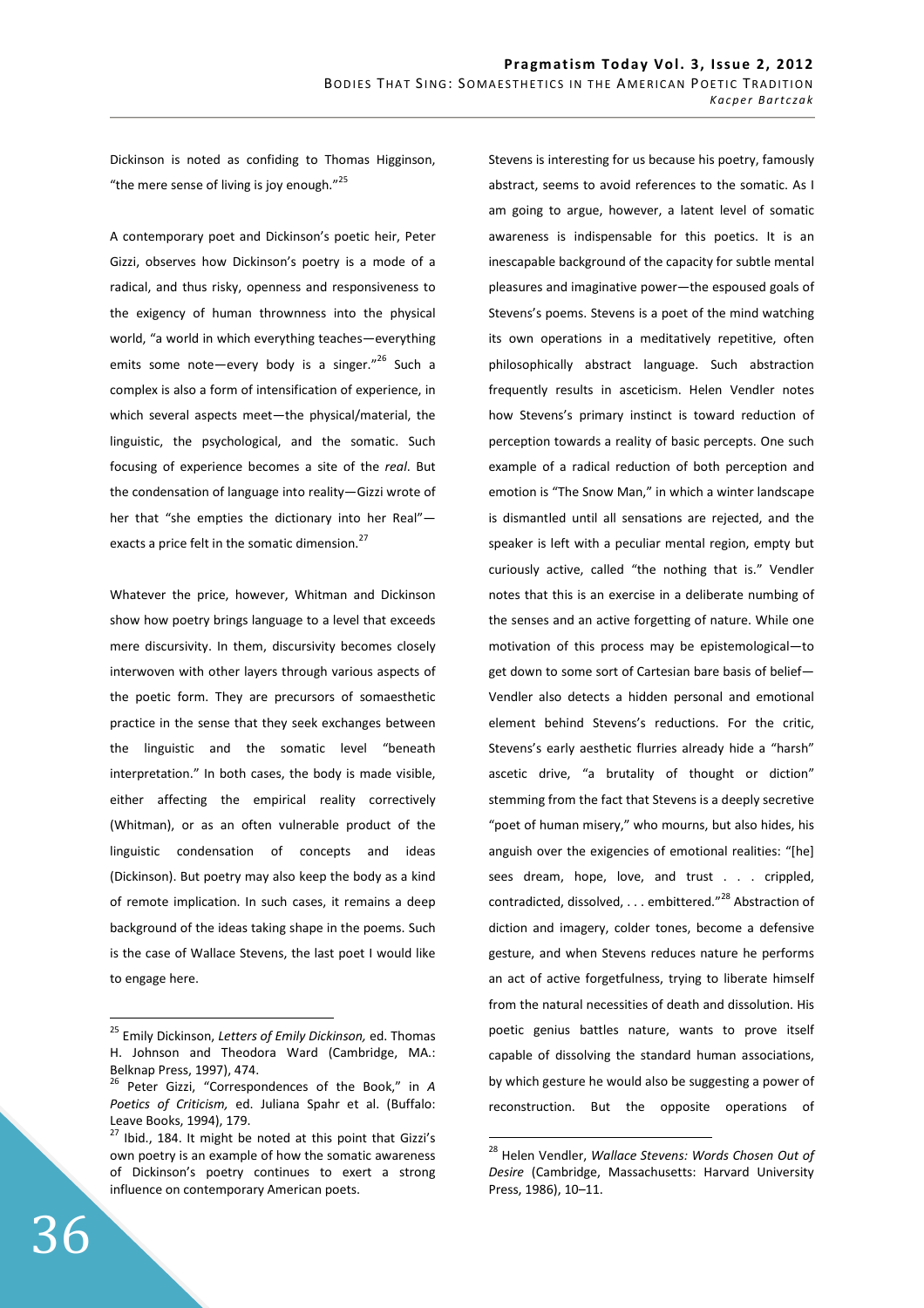dismantling and construction of a conceptual system require an emotional discipline, which results in coldness. In a later poem entitled "Like Decorations in a Nigger Cemetery," he states this purpose openly: "But the wise man avenges by building his city in snow."<sup>29</sup> Stevens's poetic discipline is then a matter of regrouping the psychological forces of the subject, who battles the necessity inherent in nature by devising his own coldness in response. In his letters, diaries, essays and his *Adagia*, Stevens saw this discipline as a result of an epistemologically careful search for an equilibrium between what he calls "imagination" and what he calls "reality." His entire output may be seen as a vacillation between these two poles. He seeks a unity, a state of complementariness between the two. But Vendler is right, on the whole, in detecting a personal element: the equilibrium is sought as a shape of the self. He wants poetic *imagination* to be one with *reality* in which he lives. The "reality" that Stevens seeks is supposed to be an element with which the poet may identify, something alive that is not opposite to the poem, not merely the "rock" of the given world.

Being a "poet of reality"—a phrase coined and aptly used in reference to Stevens by the critic J. Hillis Miller— Stevens is a poet of imaginative power who saves the real. However, such co-creation of reality is inseparable, for Stevens, from the capacity for joy ensuing from a subtle feeling of the external layers of the world. The imagination of reality walks hand in hand with an appetite and a desire for it. To be able to imaginatively desire the simplest, most basic elements of the world, is to experience the regenerative power that belongs to the self. Stevens's voracious appetite for this imaginative capacity makes him want to experience it in its pure form (hence the paradox of a variety of idealism in this very *earthy* poet). This wish for purity leads to

<sup>29</sup> Wallace Stevens, "Like Decorations in a Nigger Cemetery," in *Wallace Stevens: Collected Poetry and Prose,* ed. Frank Kermode and Joan Richardson (New York: Library of America, 1997), 128.

 $\overline{a}$ 

abstractions and reductions. He wants to be a poet who "knows desire without an object of desire," $30$  which means that he is more interested in the very capacity of instigating and initiating the delight. The delight itself becomes a state of mind, and Stevens achieves this purification by reducing the scope of the perceived world to a meager minimum. His cold asceticism is a proof of imaginative power: it shows a capacity to derive pleasure from very little.

Here we come to a paradox of this poetics: the purity of the delight-capable state of mind which re-imagines reality depends on evoking the bodily. The "real" which is supposed to be the necessary base of his poetry is nothing if not a feeling of vital contact with the physical element. This is what Stevens holds against the reality of death. His most famous poems of affirmation of the human finite condition necessarily return to the images of the body. In "Sunday Morning," a manifesto of the poetic freedom from religion, Stevens envisions a "supple and turbulent" gathering of men who "Shall chant in orgy on a summer morn / Their boisterous devotion to the sun, / . . . / Out of their blood, returning to the sky; / And in their chant shall enter, voice by voice, / The windy lake wherein their lord delights." $31$  This fragment has been criticized as an absurd masculine utopia, $32$  but the criticism misses an important somatic element which should make us look beyond simplistic phallocentrism. Here the world is de-divinized, as Stevens envisions a new covenant with nature, the reality of both the human and the natural being transmitted through the channel of somatic enjoyment. When Stevens closes the stanza—"And whence they came and whither they shall go / The dew upon their

 $30<sup>°</sup>$ Wallace Stevens, "Chaos in Motion and Not in Motion," in *Wallace Stevens: Collected Poetry and Prose,*  311.

<sup>31</sup> Wallace Stevens, "Sunday Morning," in *Wallace Stevens: Collected Poetry and Prose,* 55–6.

<sup>32</sup> See Frank Lentricchia, *Ariel and the Police: Michel Foucault, William James, Wallace Stevens* (Madison: The University of Wisconsin Press, 1988), 157.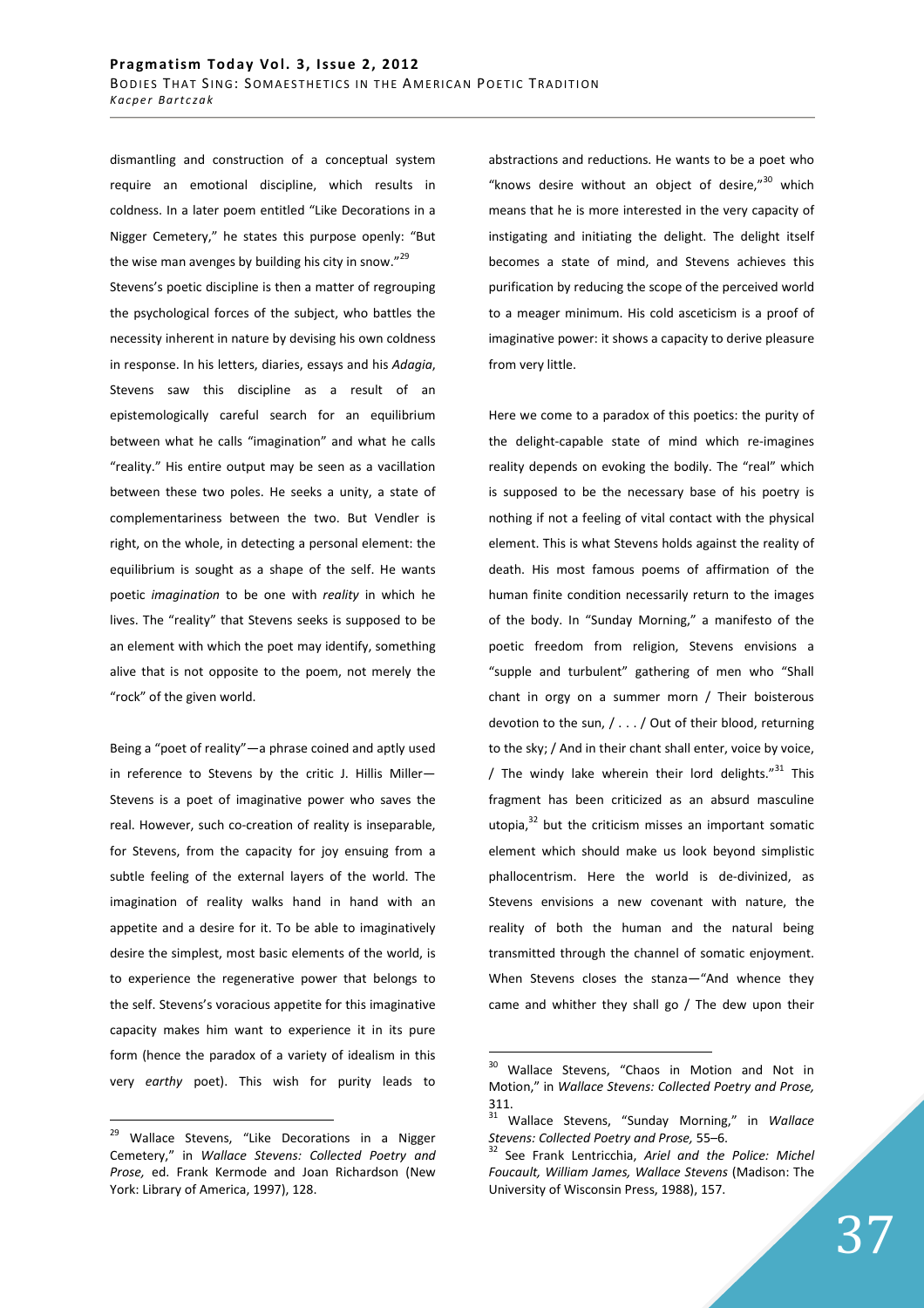feet shall manifest"—a genuine somatic sensation is called upon. Stevens envisions a return to the bodily.

The real Stevens was a voracious consumer of gourmet foods and teas. He was also an avid walker, especially in his younger years. His early journals and letters abound in references to the amazingly long walks he took on Sundays in the vicinity of New York City and New Jersey countryside. The sensations they produce often sound like stock Romantic response to nature. And yet the Romantic elation always hints at the somatic, as it combines the physical with the intellectual. $33$  This kind of subtle compatibility of spiritual uplifting derived from a simple but powerful somatic self-satisfaction is what he also sought in many of his poems, without openly divulging that he writes about somatic pleasure.

It must be admitted that the open, Whitmanian, "boisterous" affirmations of the kind we see in "Sunday Morning" are rare in Stevens. Most of his poems assume a much more reticent mode of affirmation. However, while they pretend that they are concerned with the pleasure of the mind only, they are first about the pleasures of the body. The "cold," which we have seen as a prevailing tone and a correlative to the imaginative power in treatment of landscapes, is, after all, a physiological sensation. An abstract notion—a cold discipline in imaginative capacity—finds its equivalent in a specific somatic positioning. In some of his letters Stevens describes a curious exercise of reading for a number of hours in the cold of his attic in winter.<sup>34</sup> Although such exercise may be exacted by the specificity of Stevens's domestic situation—Stevens withdrew all his poetic activity at home to the attic—the habit has a place in his larger aesthetic and psychological economy. Stevens says that poetry is "a violence from within that

protects us from a violence without."<sup>35</sup> The capacity to withstand or even enjoy the cold of a Connecticut winter – if we see this capacity not as a given gift but as a poetic fiction to be achieved by the subject – becomes a version, a product, an objective correlative of the poetic, imaginative "violence from within."

On the whole, then, the "cold" in Stevens is both an abstract concept representing an aesthetic mannerism and a real somatic sensation. The two come together, giving the poet his hoped-for union of imagination and reality, through a poetic action in which the soma responds to the physical stimulus of the world. For reasons discussed above, the formula or the response is the notion of "coldness." In Stevens the poetic coming together of self and world happens in the element of cold. This notion—both an abstract concept of an aesthetic discipline and an actual somatic feeling represents the poetics of the exhilarative contact with the external reality, common to the larger pragmatist aesthetic tradition. This mode of poetic responsiveness as much somatic as it is cerebral—is beautifully seen in a late poem entitled "On the Way to the Bus," in which a man walks on an early morning after a light snow fall. At first, his mood is gloomy, but he begins to respond to the coldness and the response changes into coherent and vibrant self-recognition:

A perception of cold breath, more revealing than A perception of sleep, more powerful

Than a power of sleep, a clearness emerging From cold, slightly irised, slightly bedazzled,

But a perfection emerging from a new known[.] $^{36}$ 

The poem, as always in Stevens, seeks and finds its discipline. The clarity of vision reaches a linguistic form the poem itself: "a way of pronouncing the world inside

<sup>33</sup> See Holly Stevens, ed., *Letters of Wallace Stevens*  (Berkeley: University of California Press, 1996). <sup>1</sup> See Holly Stevens, ed., *Letters of Wallace Stevens,* 272.

<sup>35</sup> <sup>35</sup> Wallace Stevens, "The Noble Rider and the Sound of Words," in *Wallace Stevens: Collected Poetry and Prose,*  665.

<sup>36</sup> Wallace Stevens, "On the Way to the Bus," in *Wallace Stevens: Collected Poetry and Prose,* 472.